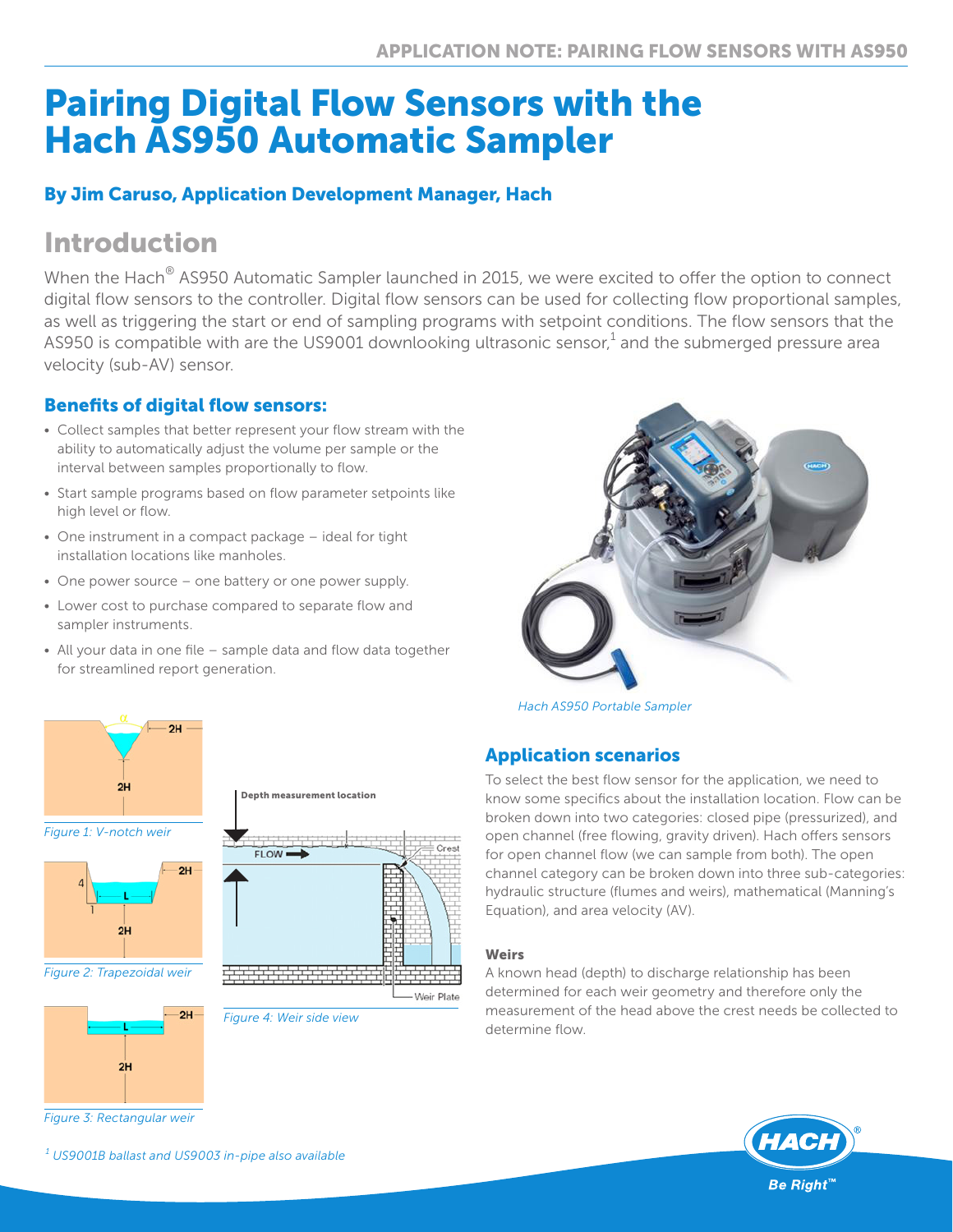#### Flumes

A known head (depth) to discharge relationship has been determined for each flume type and size, and therefore only the measurement of the head in the appropriate location needs to be collected to determine flow.





*Figure 5: Parshall flume*



*Parshall flume installation*

#### Manning's Equation

- The Manning Equation is a method of estimating flow rates in open channel flow applications that exhibit good hydraulic characteristics (laminar flow) and where surcharge is not likely.
- Flow rates are calculated using a level input to determine wetted area.
- Slope and the "roughness coefficient" are constants specific to each application.





*Key Flow = flow rate A = cross sectional area P = perimeter N = roughness coefficient S = slope*



*Figure 6: H-flume*

#### Best sensor for flumes, weirs, and Manning's Equation

The Hach US9001 downlooking ultrasonic sensor includes:

- A non-contacting sensor; which means no sensor fouling and reduced maintenance.
- Zero-drift ultrasonic technology.
- A LED status indicator that confirms proper operation.



*Hach US9001 sensor installed in manhole and measuring the depth of the flow going into an insertion flume* 

It is common to find a flume at the ifluent to a treatment plant. The US9001 ultrasonic sensor is perfectly suited for these applications:



*Figure 7: Treatment plant influent*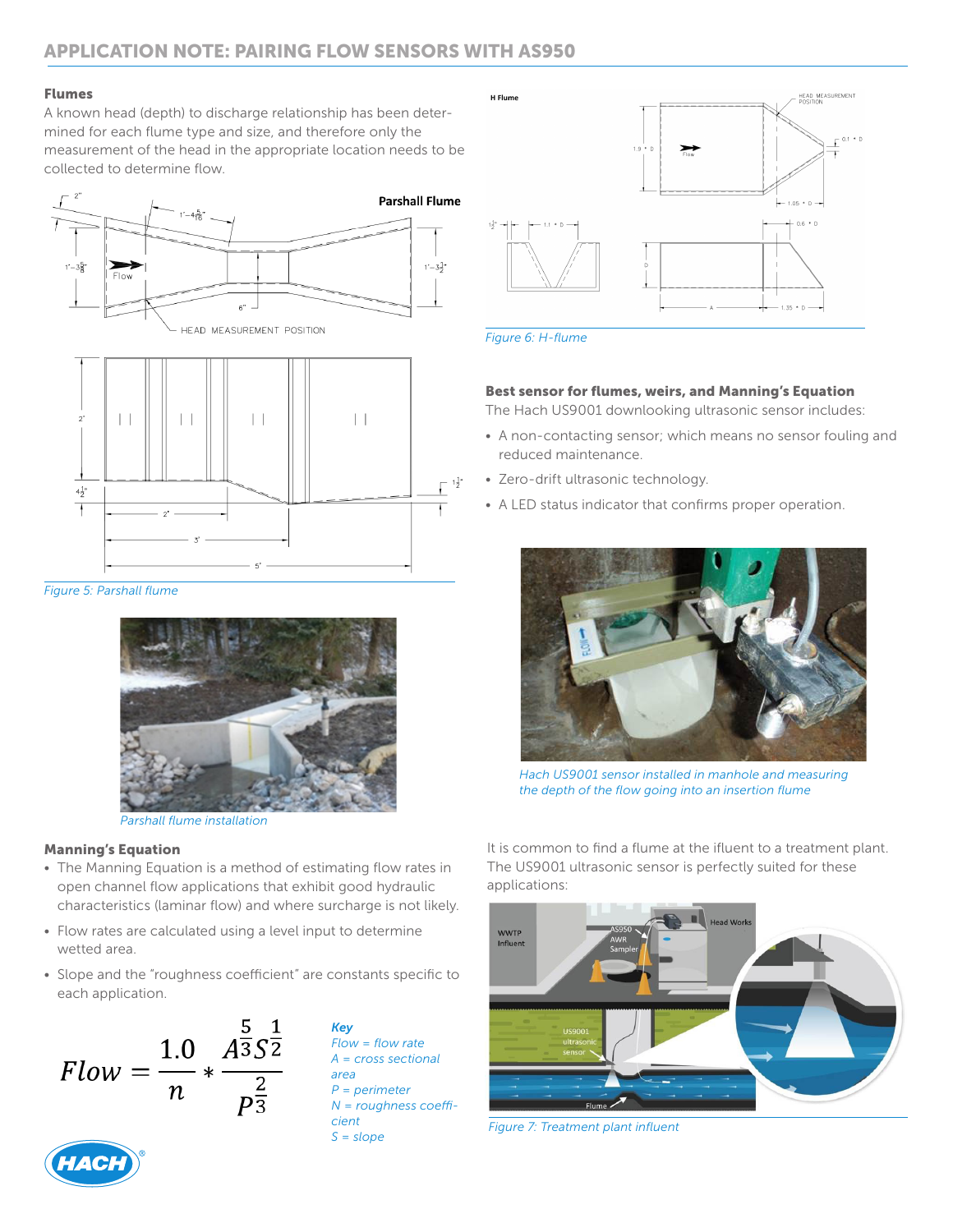A weir is often present at the effluent. The US9001 ultrasonic sensor is ideal for these applications:

Overflow weirs are another suitable application for the US9001:



*Figure 8: Treatment plant effluent*



*Figure 9: Combined sewer overflow (CSO)*

## Area velocity

- When no hydraulic structure (weir or flume) is present, site hydraulics are less than optimal, and/or the possibility of surcharge exists, area velocity (AV) is the preferred method of flow measurement.
- The Continuity Equation simply stated is:

*Flow Rate = wetted area x average velocity*

# Best sensor for area velocity

The Hach AV9000/Sub AV sensor:

- Has a proven accurate and reliable area velocity method.
- Can verify that the sensor is performing accurately before you leave the site.
- Has bi-directional velocity.
- Includes advanced digital signal processing, providing great performance in difficult hydraulics.



 $A = Area$ 



*Hach sub AV sensor being installed in stormwater pipeline*